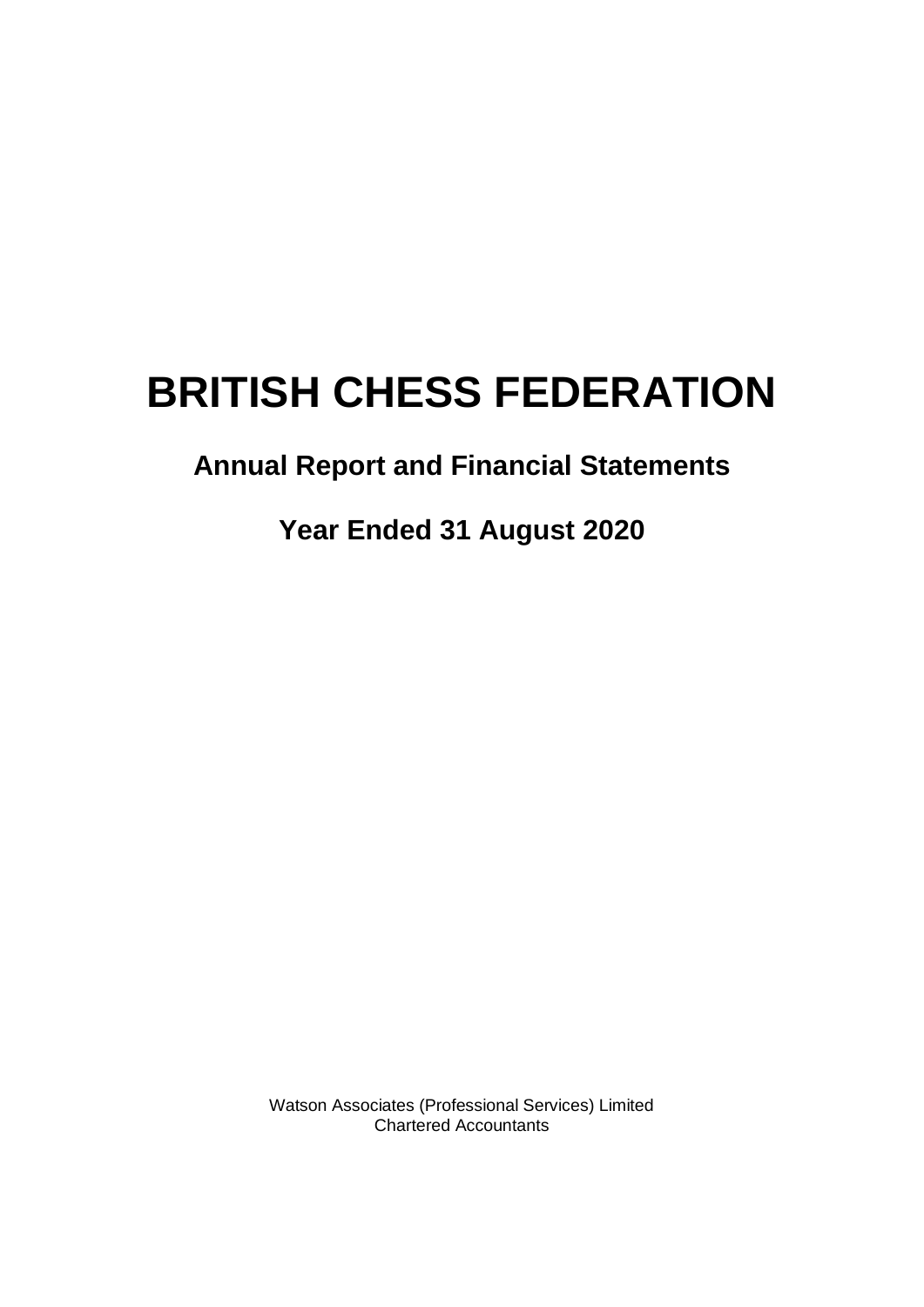# **Financial Statements For the Year Ended 31 August 2020**

# **CONTENTS OF ANNUAL REPORT**

# **Page**

| <b>Organisation Information</b>                                     |         |
|---------------------------------------------------------------------|---------|
| <b>Report of the Management Board</b>                               | $2 - 3$ |
| <b>Independent Examiners Report</b>                                 | $4 - 5$ |
| Income and Expenditure Account for the Year<br>Ended 31 August 2020 | 6       |
| <b>Balance Sheet at 31 August 2020</b>                              |         |
| <b>Notes to the Financial Statements</b>                            | 8-11    |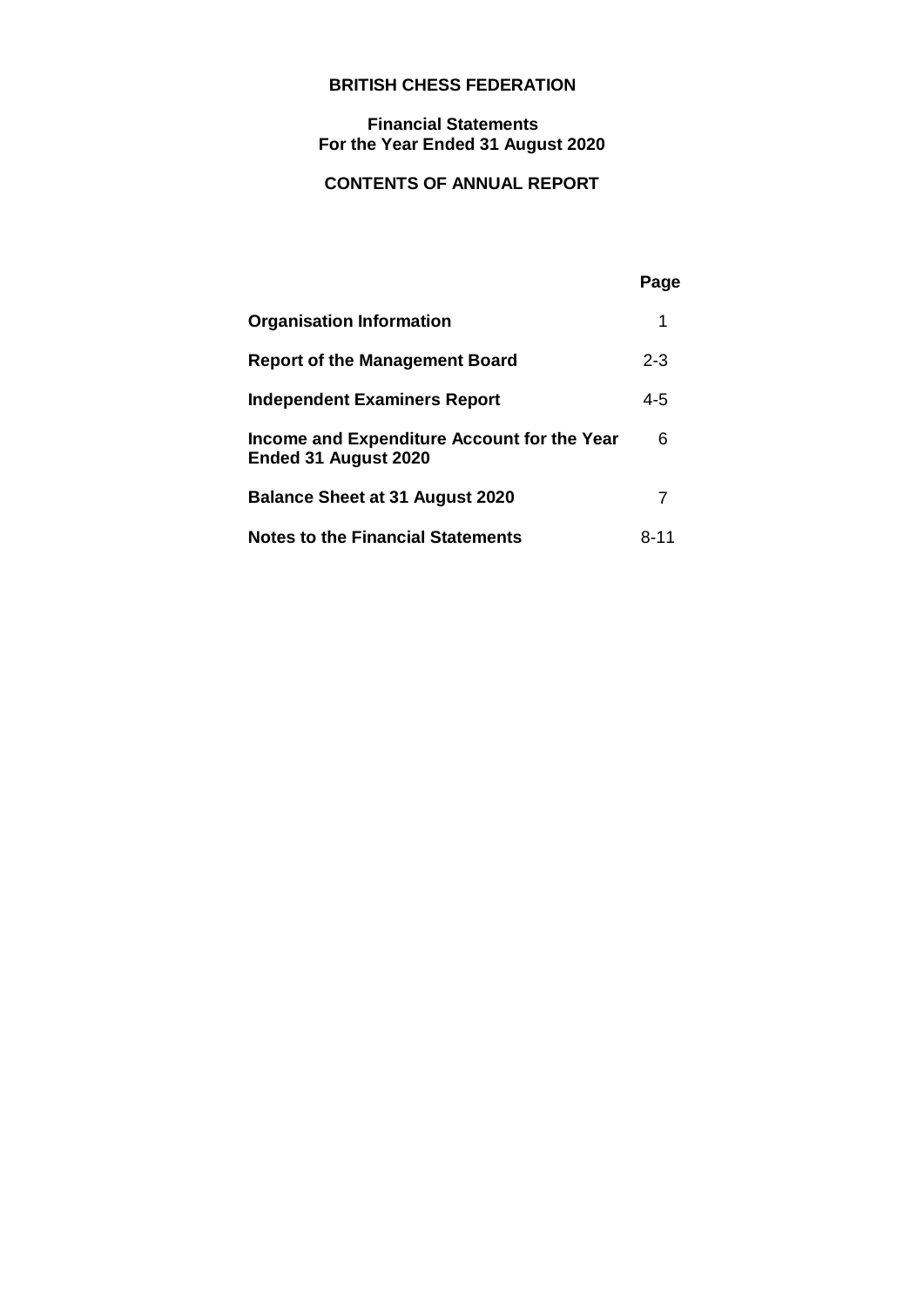# **Financial Statements For the Year Ended 31 August 2020**

# **ORGANISATION INFORMATION**

| <b>DIRECTORS:</b> | D R C Lawson     |
|-------------------|------------------|
|                   | M Truran         |
|                   | D Eustace        |
|                   | A Holowczak      |
|                   | M Pein           |
|                   | D R Thomas       |
|                   | J Clissold       |
|                   | Miss J L Denning |
|                   | S V Woodhouse    |
|                   | C Fegan          |
|                   | A G Elwin        |
|                   |                  |
|                   |                  |

| <b>TRUSTEES:</b> | R Edwards |
|------------------|-----------|
|                  | l Keen    |

**BANKERS:** NatWest Bank Havelock Road **Hastings** East Sussex TN34 1GW

| <b>INVESTMENT MANAGERS:</b> Smith & Williamson Investment Management<br>25 Moorgate |
|-------------------------------------------------------------------------------------|
| London                                                                              |
| EC2R 6AY                                                                            |

| <b>INDEPENDENT EXAMINERS:</b> Watson Associates (Professional Services) |
|-------------------------------------------------------------------------|
| Limited                                                                 |
| 30-34 North Street                                                      |
| Hailsham                                                                |
| East Sussex                                                             |
| <b>BN27 1DW</b>                                                         |
|                                                                         |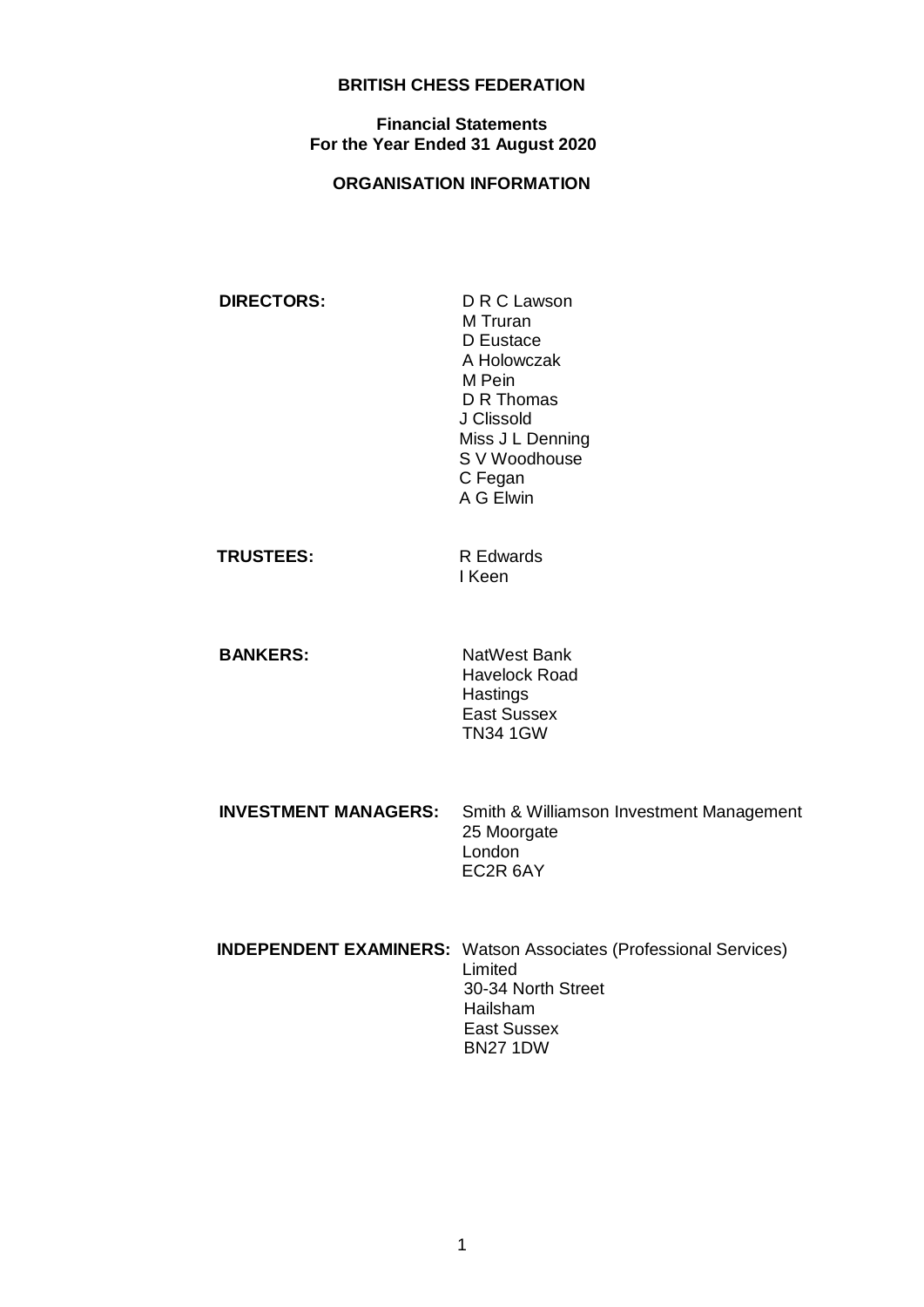# **Financial Statements For the Year Ended 31 August 2020**

# **REPORT OF THE MANAGEMENT BOARD**

The British Chess Federation is an unincorporated body governed by its constitution adopted in 1904 (as amended 12 January 2013)

# **1. THE MANAGEMENT BOARD**

Under the BCF Constitution, the Management Board comprises the Directors and Secretary of the English Chess Federation for the time being.

For the period covered by these accounts, the Management Board therefore comprised:

D R C Lawson M Truran D Eustace A Holowczak M Pein D R Thomas J Clissold Miss J L Denning S V Woodhouse C Fegan A G Elwin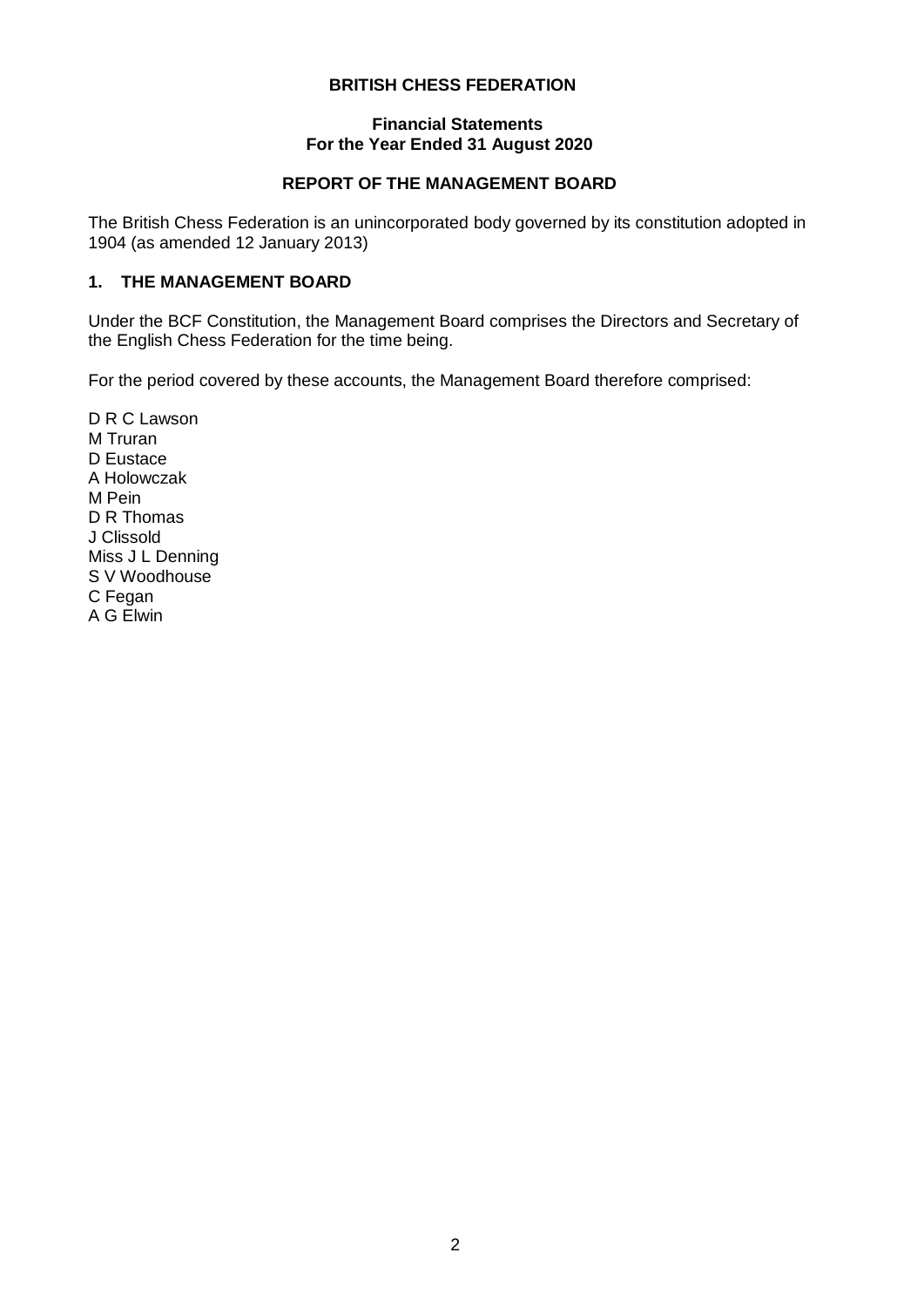# **Financial Statements For the Year Ended 31 August 2020**

# **2. MANAGEMENT BOARD'S RESPONSIBILITIES STATEMENT**

The Management Board is responsible for preparing the Report of the Management Board and the financial statements in accordance with applicable law and regulations.

The Management Board is responsible for keeping adequate accounting records sufficient to show and explain the Federation's transactions and for preparing financial statements for each financial year which show a true and fair view of the state of affairs of the Federation at the year end and of the surplus or deficit for the period under review. The Management Board is also responsible for safeguarding the assets of the Federation and hence for taking reasonable steps for the prevention and detection of fraud and other irregularities.

In preparing the financial statements the Management Board is required to:

- select suitable accounting policies and apply them consistently;
- make judgements and accounting estimates that are reasonable and prudent;
- state whether applicable accounting standards have been followed, subject to any materials departures disclosed and explained in the financial statements;
- prepare the financial statements on a going concern basis unless it is inappropriate to presume that the Federation will continue to exist.

# **3. APPROVAL OF THE ACCOUNTS ON BEHALF OF THE MANAGEMENT BOARD**

These financial statements were approved by the Management Board on ……………………… and were signed on its behalf by:-

Adam Ashton Finance Director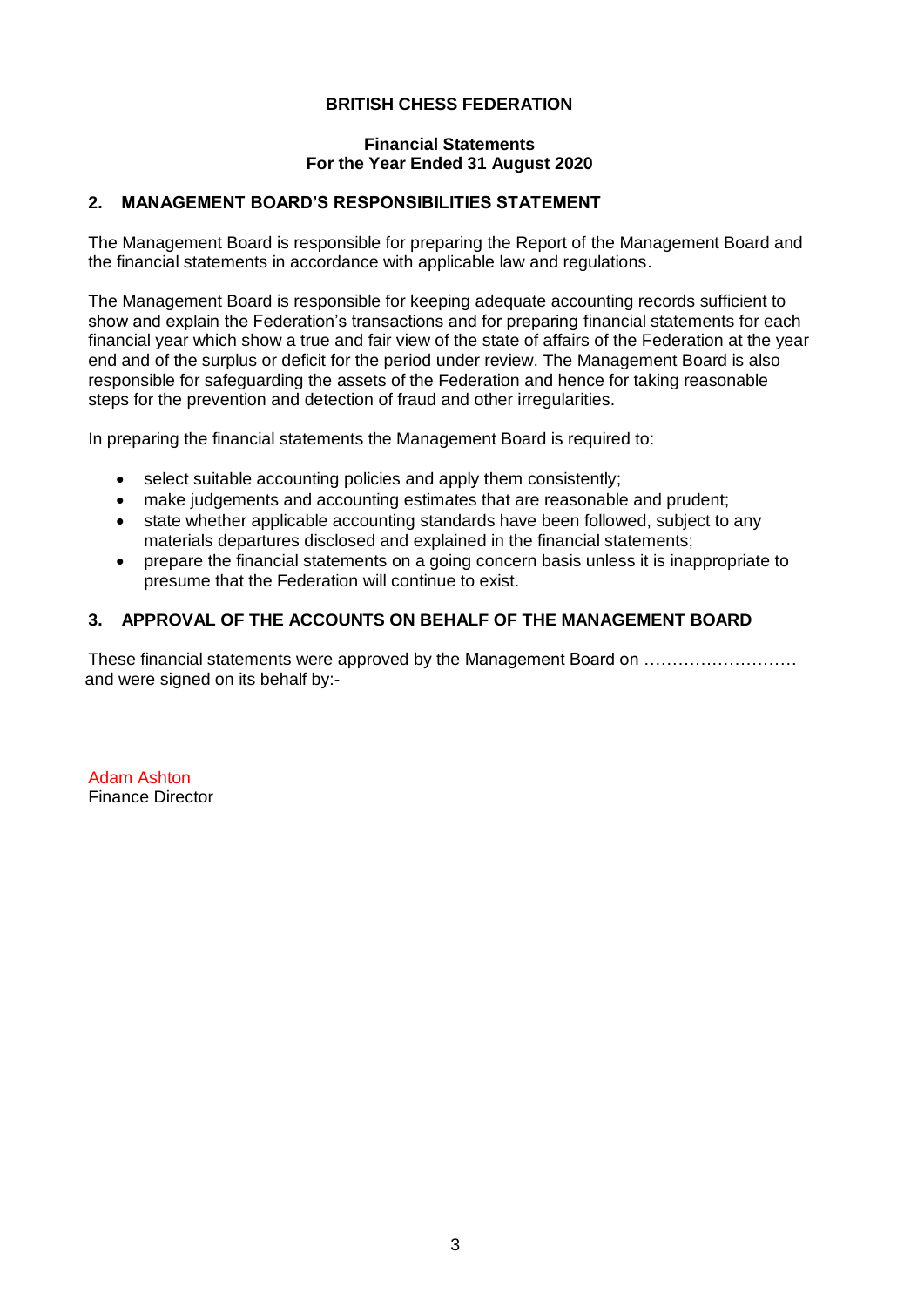## **Financial Statements For the Year Ended 31 August 2020**

# **INDEPENDENT EXAMINER'S REPORT TO THE MANAGEMENT BOARD OF THE BRITISH CHESS FEDERATION**

In accordance with your instructions and in order to assist you fulfil your duties under the Federation's constitution, we have reviewed, without carrying out an audit, the annexed financial statements of the British Chess Federation for the year ended 31 August 2020 as set out on pages 6 to 11 which consist of an income and expenditure account, a balance sheet and related notes.

The accounts have been prepared on the accounting basis set out on page 8.

The accounts are not intended to achieve full compliance with the provisions of UK Generally Accepted Accounting principles.

We have carried out this engagement in accordance with technical guidance issued by the Association of Chartered Certified Accountants. As a practising member firm of the Association of Chartered Certificated Accountants, we are subject to its ethical and other professional requirements which are detailed at http://www.accaglobal.com/rulebook.

Our work has been undertaken solely so that we might review the accounts that we have been engaged to review, report to you that we have done so, and state those matters that we have agreed to state to you in this report and for no other purpose. To the fullest extent permitted by law, we do not accept or assume responsibility to anyone other than the Management Board for our work or for this report.

#### **Respective responsibilities of Management Board and examiner**

The Federation's Management Board is responsible for the preparation of the financial statements. The Management Board considers that an audit is not required for this year and that an independent examination is needed.

#### **Basis of independent examiner's report**

An examination includes a review of the accounting records kept by the Federation and a comparison of the accounts presented with those records. It also includes consideration of any unusual items or disclosures in the accounts, and the seeking of explanations from the Management Board concerning any such matters. The procedures undertaken do not provide all of the evidence that would be required in an audit and, consequently no opinion is given as to whether the accounts present a 'true and fair view', and the report is limited to those matters set out in the statement below.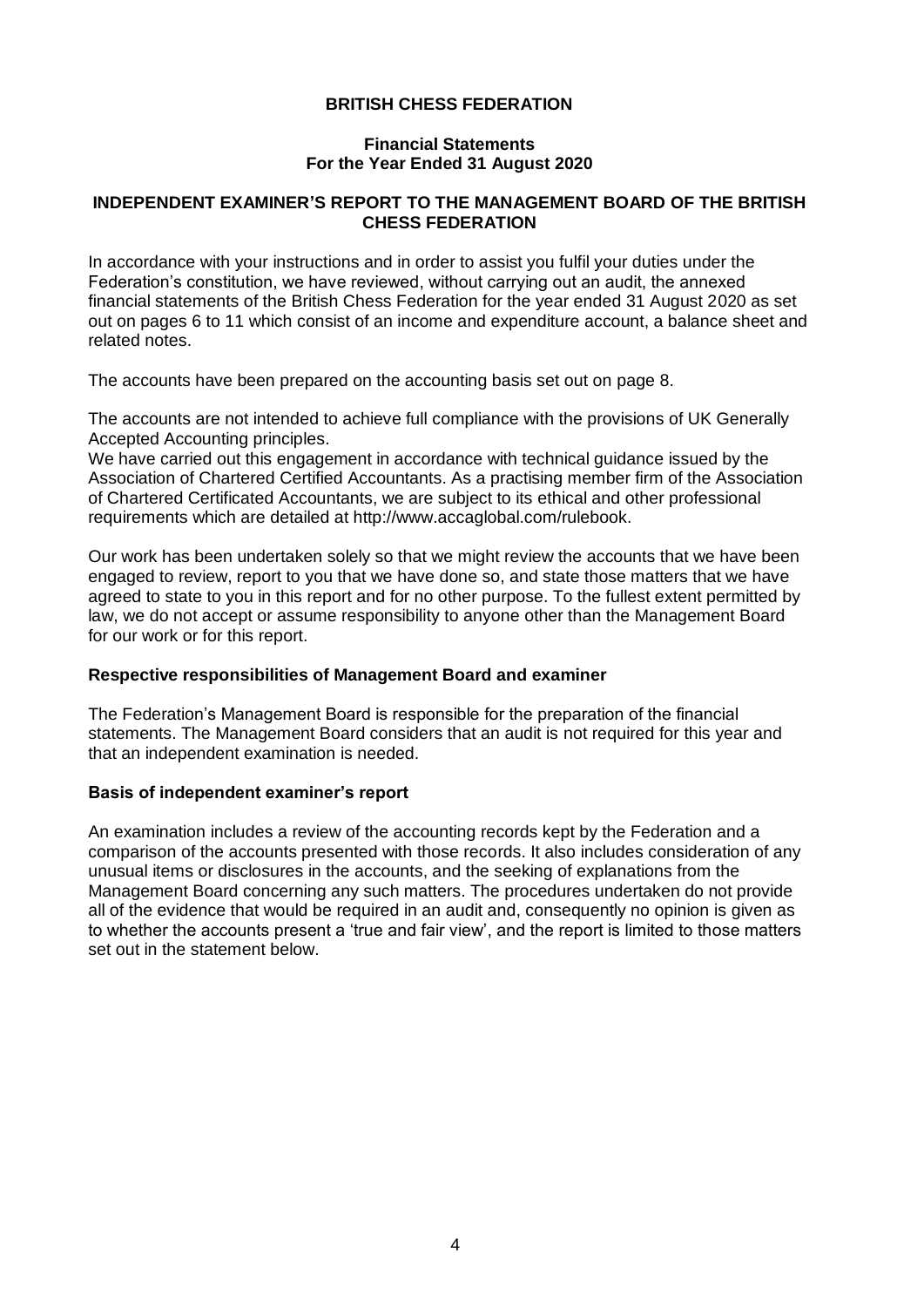# **Financial Statements For the Year Ended 31 August 2020**

# **INDEPENDENT EXAMINER'S REPORT TO THE MANAGEMENT BOARD OF THE BRITISH CHESS FEDERATION**

(…Continued)

# **Independent examiner's statement**

In connection with our examination, no matter has come to our attention:

- (1) which gives reasonable cause to believe that in any material respect the requirements:
	- to keep adequate accounting records; and
	- to prepare accounts which accord with the accounting records and to comply with the accounting requirements

have not been meet; or

(2) to which, in our opinion, attention should be drawn in order to enable a proper understanding of the accounts to be reached.

We can confirm that no matters need to be brought to the attention of the Management Board.

#### *Watson Associates (Professional Services) Limited*

Chartered Accountants 30 – 34 North Street Hailsham East Sussex BN27 1DW

Date: …………………………………………………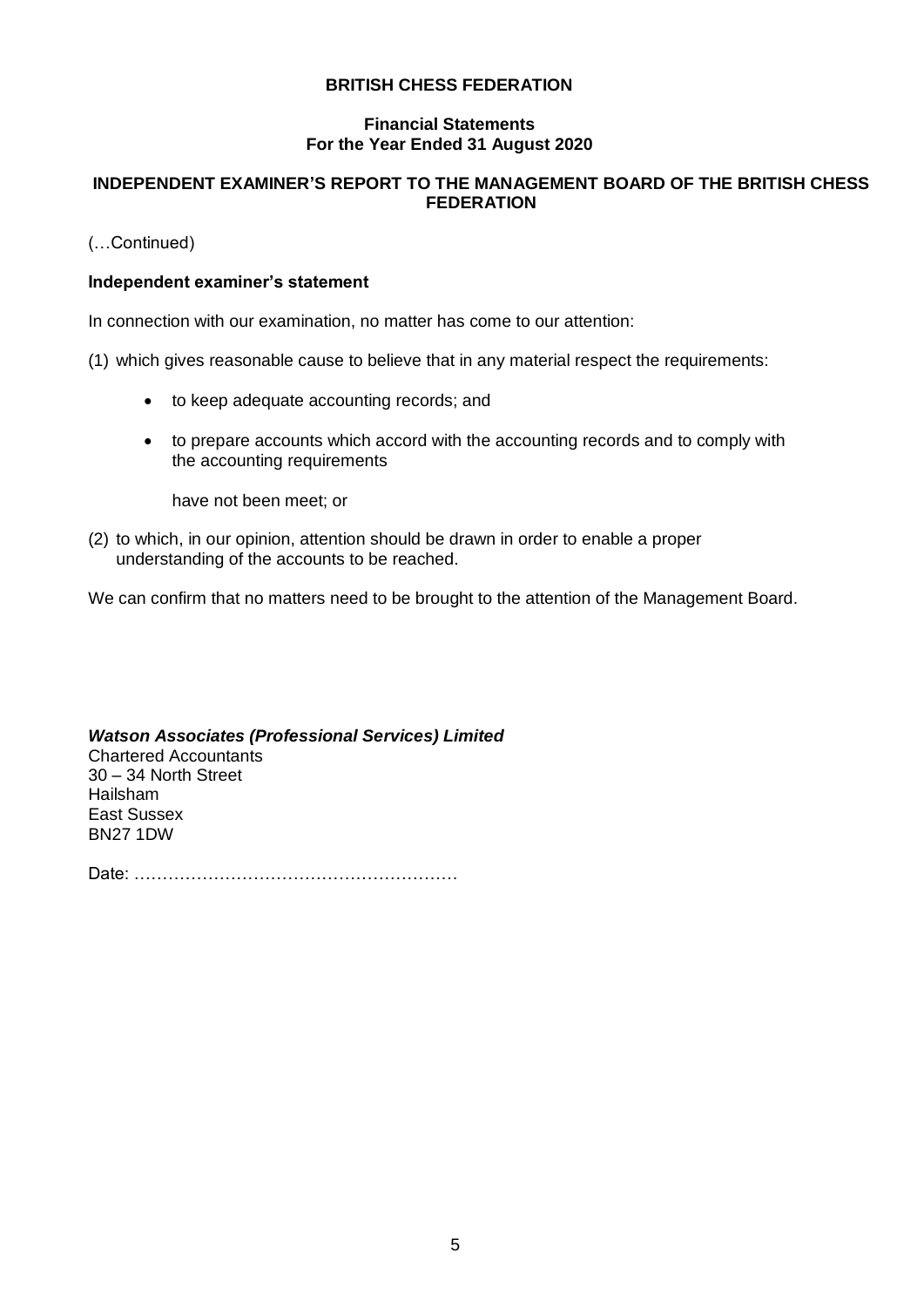# **Financial Statements For the Year Ended 31 August 2020**

# **INCOME AND EXPENDITURE ACCOUNT**

|                                                             | 2020  | 2019      |
|-------------------------------------------------------------|-------|-----------|
|                                                             | £     | £         |
|                                                             |       |           |
| <b>Income</b>                                               |       |           |
| <b>PIF 1 Dividends</b>                                      | 475   | 1,031     |
| <b>PIF 1 Gross interest</b>                                 | 383   | 3         |
| PIF 2 (Robinson) Dividends                                  | 952   | 2,270     |
| PIF 2 (Robinson) Gross interest                             | 7     | 6         |
| Realised gains                                              | 1,523 | 26,627    |
| <b>Bank interest</b>                                        | 2     | 2         |
|                                                             | 3,342 | 29,939    |
| <b>Expenditure</b>                                          |       |           |
| PIF brokers fees                                            | 1,186 | 1,069     |
| Accountancy                                                 | 1,050 | 978       |
| Independent examiners fee                                   | 1,050 | 900       |
| Other expenditure                                           | 31    | 136       |
|                                                             |       |           |
|                                                             | 3,317 | 3,083     |
| Surplus for the year before tax                             | 25    | 26,856    |
| Grants                                                      |       | (2,500)   |
| Donations                                                   |       | (70, 500) |
| Corporation tax                                             | (58)  | (641)     |
|                                                             |       |           |
| Surplus / (Deficit) for the year                            | (33)  | (46, 785) |
|                                                             |       |           |
|                                                             |       |           |
|                                                             |       |           |
|                                                             |       |           |
|                                                             |       |           |
|                                                             |       |           |
|                                                             |       |           |
|                                                             |       |           |
| The attached notes form part of these financial statements. |       |           |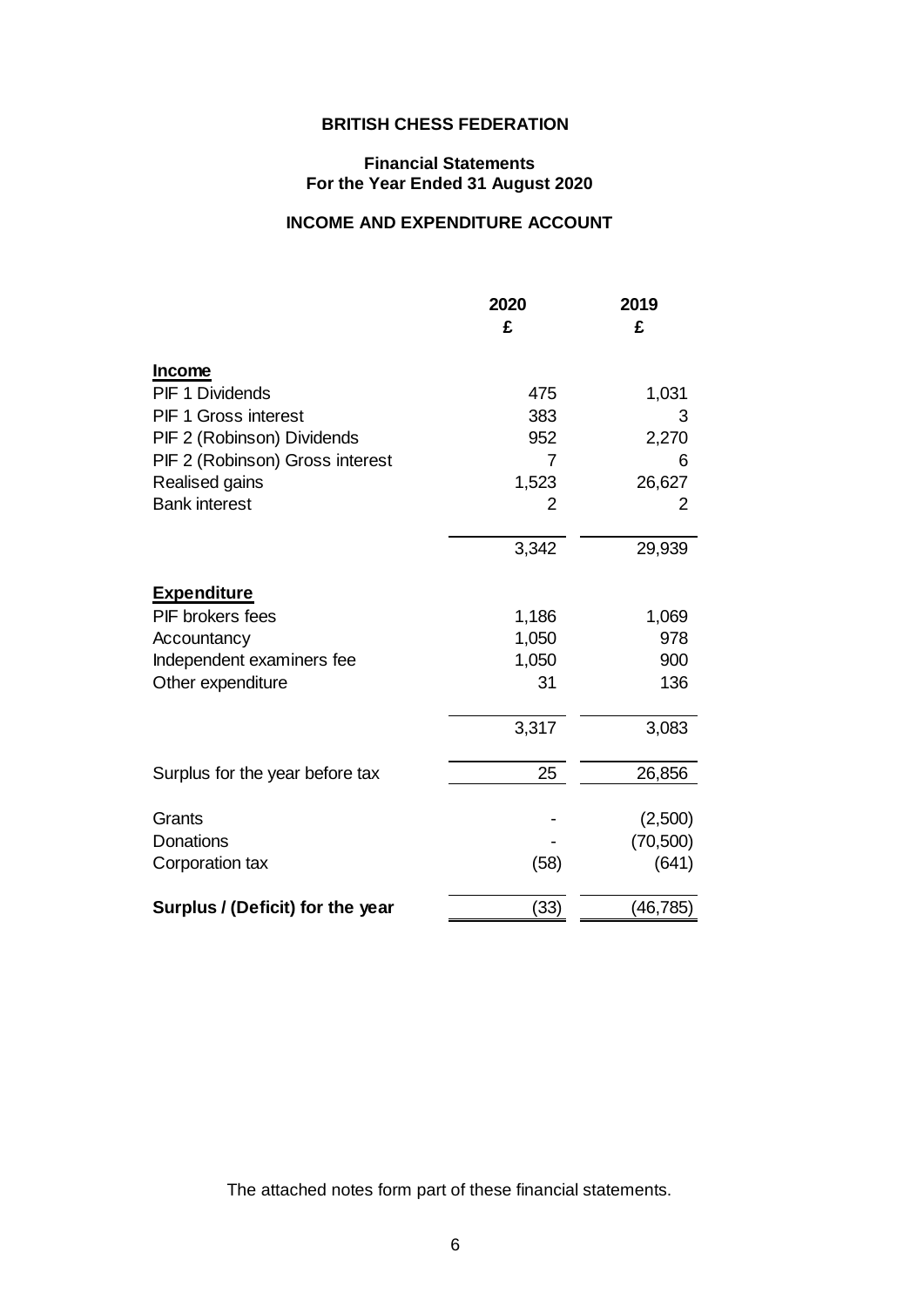# **Financial Statements For the Year Ended 31 August 2020**

# **BALANCE SHEET**

|                                              |              | 2020  |         |        | 2019    |
|----------------------------------------------|--------------|-------|---------|--------|---------|
|                                              | <b>Notes</b> | £     | £       | £      | £       |
| <b>Fixed Assets</b>                          |              |       |         |        |         |
| <b>PIF 1 investments</b>                     | 4            |       | 46,322  |        | 40,132  |
| <b>PIF 2 investments</b>                     | 5            |       | 65,817  |        | 71,206  |
|                                              |              |       |         |        |         |
| <b>Current Assets</b>                        |              |       |         |        |         |
| <b>Debtors</b>                               | 6            | 1,130 |         | 1,130  |         |
| Cash at bank                                 |              | 1,288 |         | 14,208 |         |
| Cash held by investment managers             |              | 3,995 |         | 2,644  |         |
|                                              |              | 6,413 |         | 17,982 |         |
| <b>Creditors</b>                             |              |       |         |        |         |
| Amounts falling due within one year          | 7            | 4,988 |         | 15,723 |         |
|                                              |              |       |         |        |         |
| <b>Net Current Assets / (Liabilities)</b>    |              |       | 1,425   |        | 2,259   |
| <b>Total Assets Less Current Liabilities</b> |              |       | 113,564 |        | 113,597 |
|                                              |              |       |         |        |         |
|                                              |              |       |         |        |         |
| <b>Reserves</b>                              |              |       |         |        |         |
| Permanent investment funds 1                 | 8            |       | 46,322  |        | 40,132  |
| Permanent investment funds 2                 | 8            |       | 65,817  |        | 71,206  |
|                                              |              |       | 112,139 |        | 111,338 |
|                                              |              |       |         |        |         |
| General fund                                 | 8            |       | 1,425   |        | 2,259   |
|                                              |              |       | 113,564 |        | 113,597 |
|                                              |              |       |         |        |         |

The financial statements were approved by the Management Board on …………………………. and were signed on its behalf by:

Adam Ashton Finance Director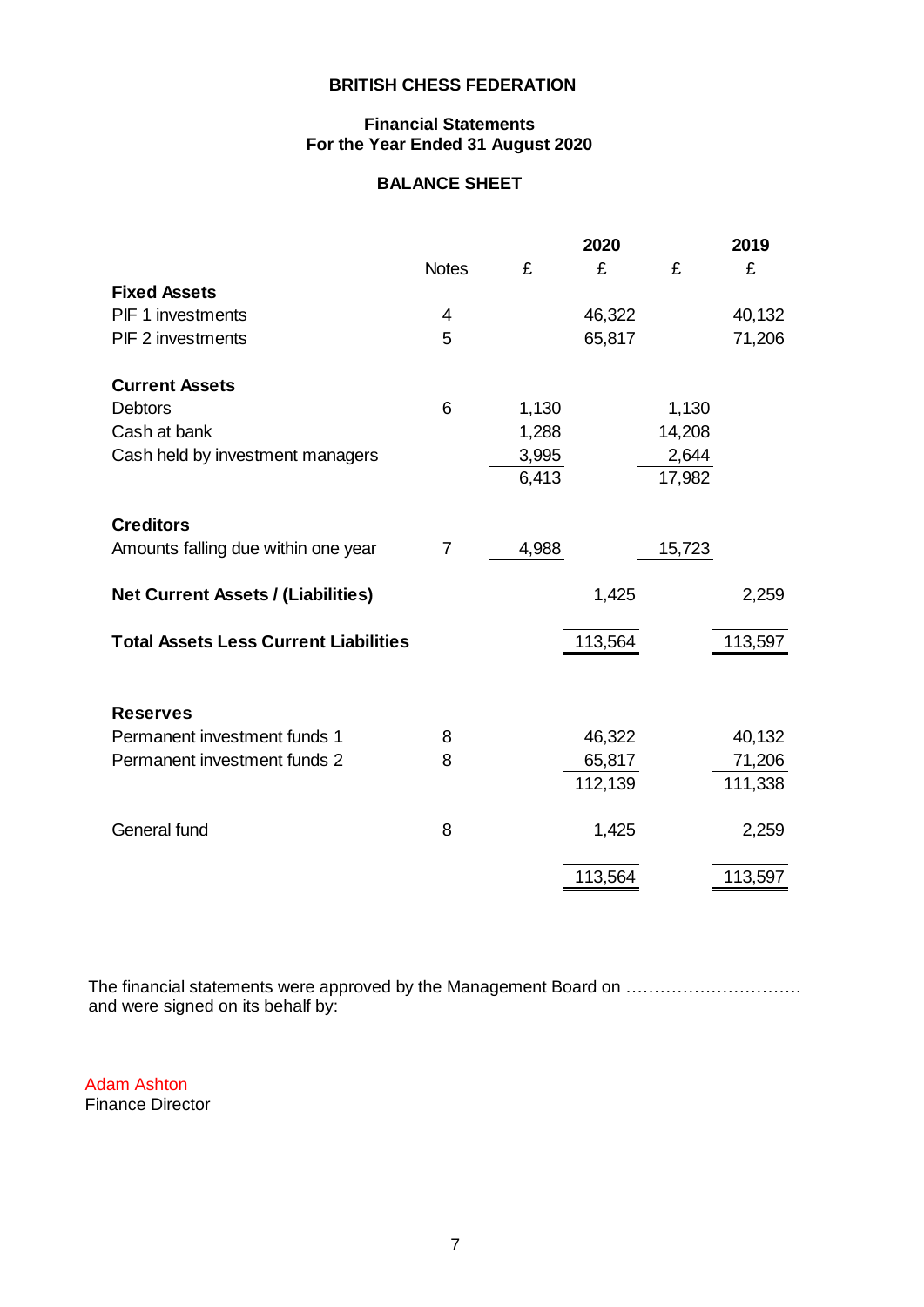#### **Financial Statements For the Year Ended 31 August 2020**

# **NOTES TO THE FINANCIAL STATEMENTS**

# **1. Principal Accounting Policies**

# **Accounting convention**

The British Chess Federation is an unincorporated body and the accounts are prepared in accordance with current recommended accounting practices. The financial statements have been prepared under the historical cost convention.

#### **Income**

Income represents interest, dividends and royalties received.

#### **Investments**

Investments held as fixed assets are stated in the balance sheet at cost. The mid-market value at the balance sheet date is shown in the notes.

# **2. Permanent Invested Fund**

The investments in the Permanent Invested Fund (PIF) are held by trustees under a deed dated 1929 which is perpetuated by supplementary deeds every 21 years whereby the income is paid to the Federation and the trustees may make distributions of capital in exceptional circumstances of urgent need provided the money is for the benefit of "the objects" of the Federation, but only on the authority of a resolution of Council.

## **3. John Robinson**

A separate fund was established out of the legacy from the late John Robinson that was paid to the BCF. The trustees manage the fund in order to be able to provide funding towards the British Chess Championships each year.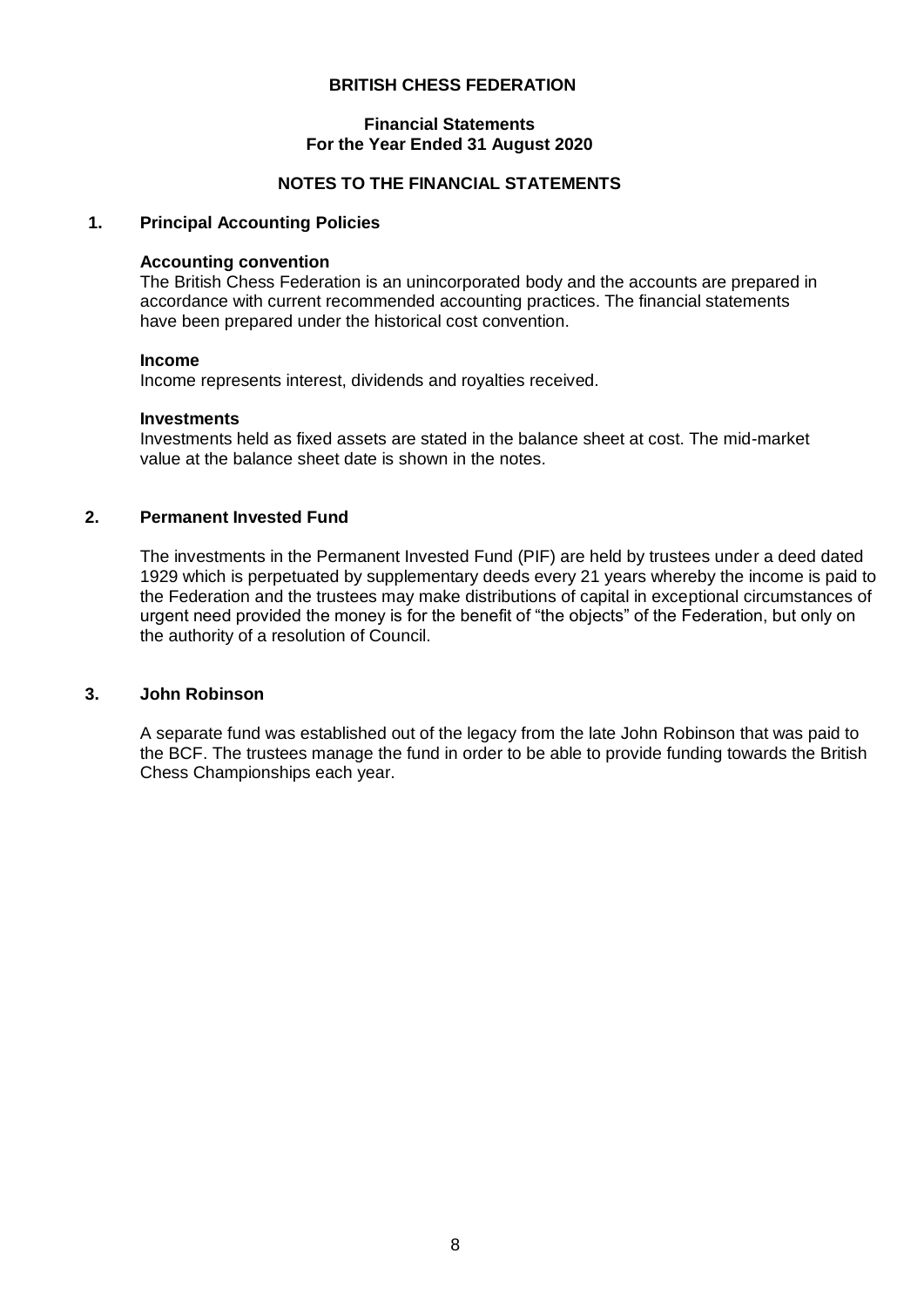# **Financial Statements For the Year Ended 31 August 2020**

# **NOTES TO THE FINANCIAL STATEMENTS (CONTINUED)**

# **4. Permanent Invested Fund 1.**

| <b>Investments</b>                             |              | Market     | <b>Net</b>  |
|------------------------------------------------|--------------|------------|-------------|
|                                                | At Cost<br>£ | Value<br>£ | Income<br>£ |
| First State Investments (UK)                   |              |            |             |
| 850 Asia Pacific Leaders B NAV                 | 2,626        | 7,015      | 60          |
| <b>UK Government</b>                           |              |            |             |
| £4,000 0.125% Index Linked 22/03/29            | 5,755        | 6,415      |             |
| <b>Link Fund Solutions</b>                     |              |            |             |
| 7,000 Trojan Income X Dis                      | 5,696        | 6,521      | 275         |
| <b>GAM Star Fund Technology Inst</b>           |              |            |             |
| 487 GBP Acc                                    |              |            |             |
| Hermes Investment Management US                |              |            |             |
| 3101 SMID Equity F USD Inc NAV                 | 4,716        | 4,961      | 11          |
| <b>Fund Partners Ltd</b>                       |              |            |             |
| 0 Crux Eurpn Spl Sit I GBP Inc                 |              |            | 66          |
| <b>Burford Capital Finance LLC</b>             |              |            |             |
| 8,000 6.125% bds USD                           | 6,350        | 5,374      |             |
| <b>Grainger PLC</b><br>1,250 Ordinary GBP 0.05 | 3,632        | 3,913      |             |
| Scottish Mortgage Inv Trust                    |              |            |             |
| 825 Ordinary GBP 0.05                          | 6,065        | 7,932      |             |
| <b>Fidelity Special Values</b>                 |              |            |             |
| 3,000 Ordinary GBP 0.05                        | 5,503        | 5,448      | 63          |
|                                                |              |            |             |
|                                                | 40,343       | 47,579     | 475         |
|                                                |              |            |             |
| Cash held by investment managers               | 5,229        |            |             |
| Unquoted Shares - The Chess Centre Ltd         | 750          | 49,990     |             |
|                                                |              |            |             |
| (Market value 31 August 2020)                  | 46,322       | 97,569     | 475         |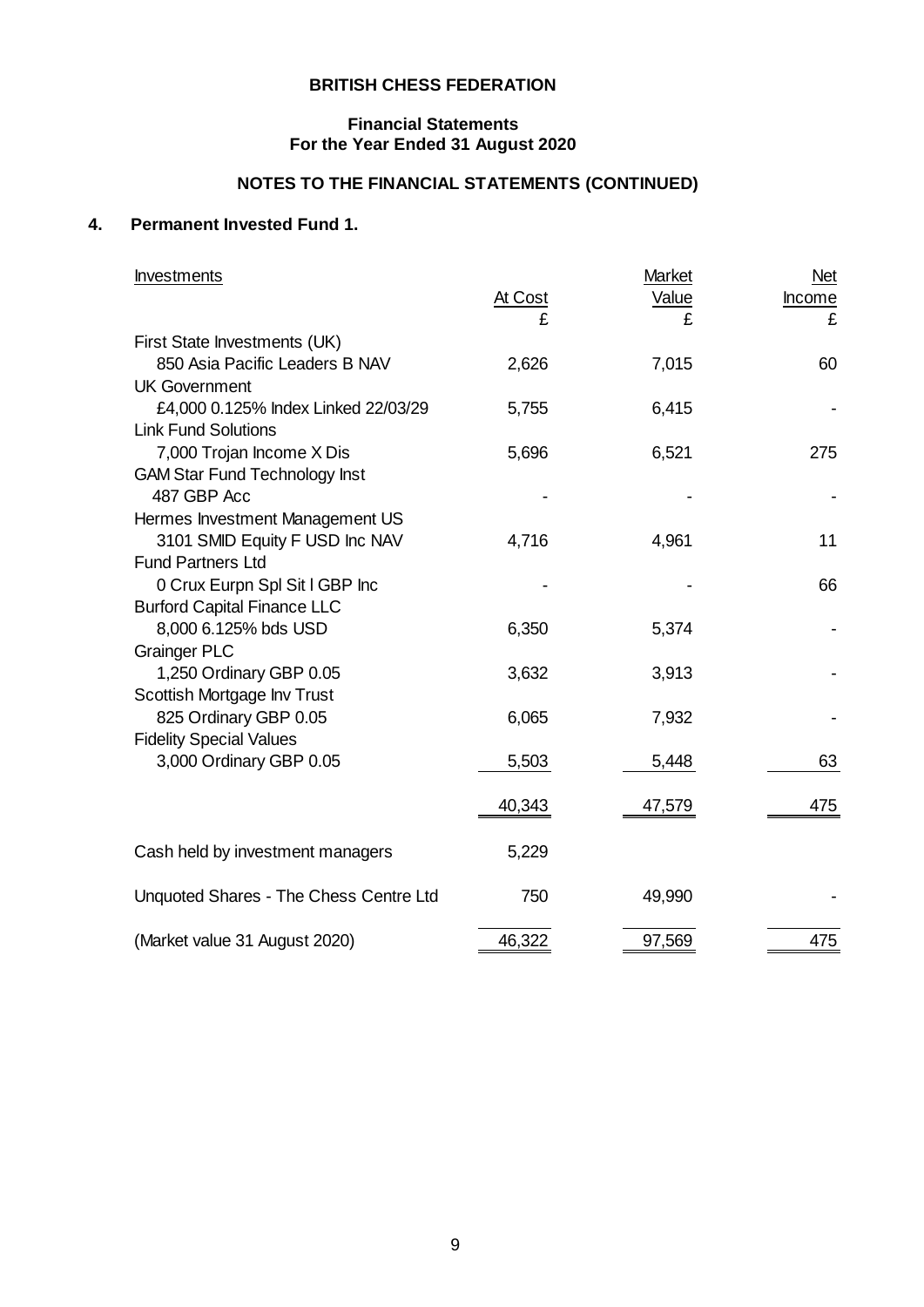# **Financial Statements For the Year Ended 31 August 2020**

# **NOTES TO THE FINANCIAL STATEMENTS (CONTINUED)**

# **5. Permanent Invested Fund 2.**

| Investments                               | At Cost | Market<br>Value<br>£ | <b>Net</b><br>Income<br>£ |
|-------------------------------------------|---------|----------------------|---------------------------|
| Artemis Fund Managers                     |         |                      |                           |
| 0 UK Select I Acc                         |         |                      | 139                       |
| JP Morgan Asset Mgmt                      |         |                      |                           |
| 25,000 UK Equity Core E Net               | 14,929  | 12,810               |                           |
| Aberdeen Standard FMS                     |         |                      |                           |
| 0 Emerging Markets I Acc NAV              |         |                      | 30                        |
| International Public Partnerships Ltd     |         |                      |                           |
| 3,000 Ord                                 | 3,808   | 4,986                | 215                       |
| <b>Findlay Park Funds PLC</b>             |         |                      |                           |
| 150 American USD Dis                      | 9,116   | 16,596               |                           |
| JP Morgan Japanese Inv Tst PLC            |         |                      |                           |
| 1,000 GBP                                 | 4,451   | 5,460                | 277                       |
| Henderson Global Investments UK I Acc NAV |         |                      |                           |
| 3500 Ord                                  | 5,597   | 6,041                |                           |
| Polar Capital Funds PLC UK                |         |                      |                           |
| 0 Value Opps S GBP Inc                    |         |                      | 280                       |
| Ninety One Fund Manager UK Ltd            |         |                      |                           |
| 8600 UK Alpha J GBP Inc                   | 8,770   | 9,991                |                           |
| <b>Wisdomtree Medical Securities</b>      |         |                      |                           |
| 30 Physical Gold                          | 3,786   | 4,199                |                           |
| <b>Fundsmith LLP</b>                      |         |                      |                           |
| 1750 Equity 1 Fund Inc GBP                | 7,344   | 8,409                | 11                        |
| <b>Fidelity China Special Sits</b>        |         |                      |                           |
| 1200 Ord GBP 0.01 Regs                    | 3,782   | 3,852                |                           |
| <b>S&amp;W Investment Funds</b>           |         |                      |                           |
| 200 Al Fund 2 GBP                         | 3,871   | 4,453                |                           |
|                                           |         |                      |                           |
|                                           | 65,454  | 76,797               | 952                       |
| Cash held by investment managers          | 363     |                      |                           |
|                                           |         |                      |                           |
| (Market value 31 August 2020)             | 65,817  | 76,797               | 952                       |